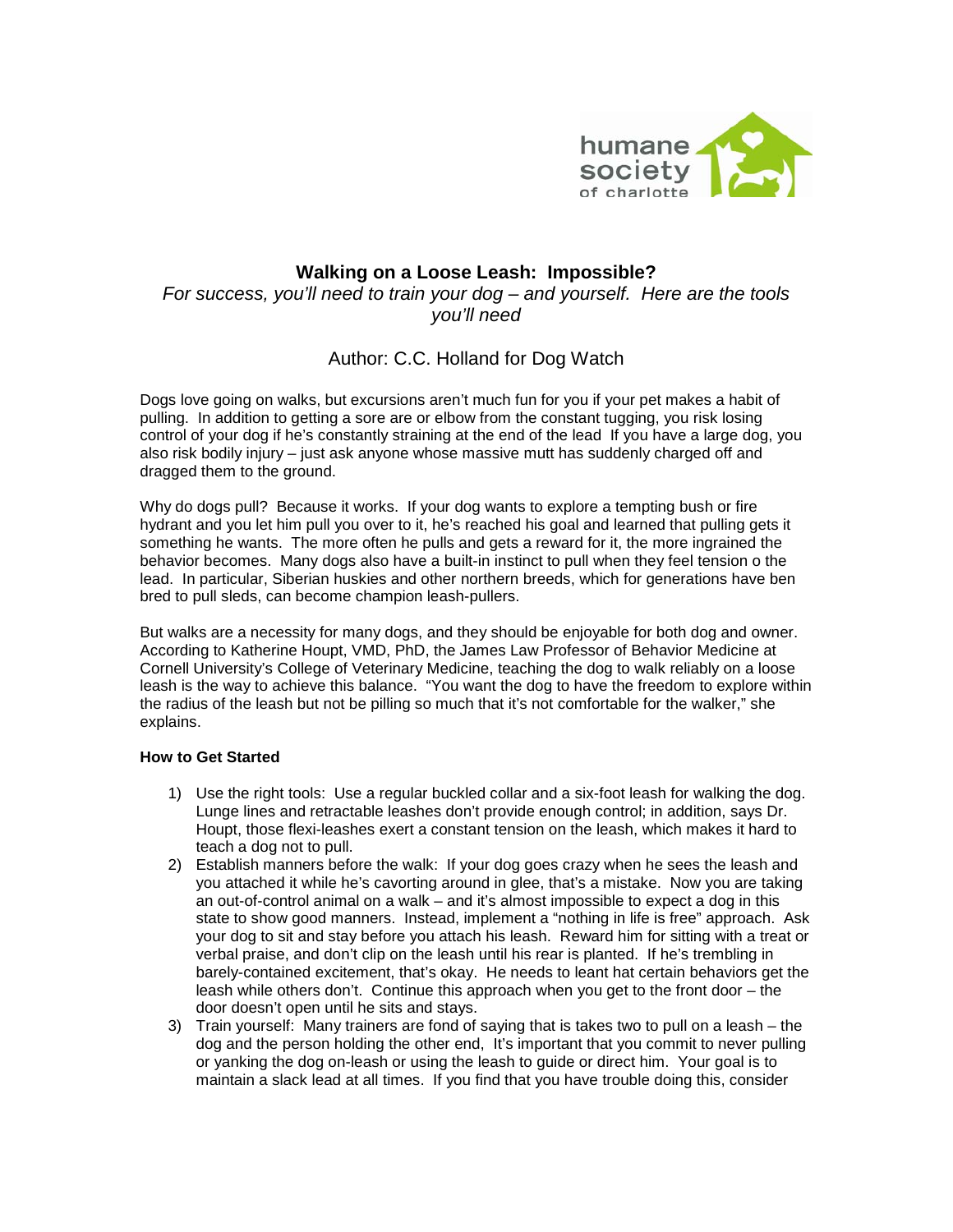attaching the leash to your belt or using a waist leash specifically designed for this purpose.

- 4) Set you dog up to succeed: Before you begin your training, give your dog a vigorous romp or good ball-throwing session. If he's a little bit tired, he'll be less likely to be rambunctious on the leash. Next, start working in a low-distraction environment: your backyard, an empty parking lot or even indoors. As he begins to grasp the basics of loose-leash walking, slowly increase the distractions until you eventually work back up to his normal routine.
- 5) Be consistent: Once you decide to train for loose-leash walking, be completely consistent. "You need to one hundred percent commitment," notes Suzanne Clothier, author of Bones Would Rain From the Sky and a dog trainer and lecturer. "You don't let the dog ever get away with pulling. It's like housebreaking – you need to decide if you're going to be committed to that."

## **Training Techniques**

For the "stop-go" method, "You want to teach your do that it's not worth his trouble to go to the end of the leash," explains dog trainer Melissa Alexander, the author of *Click for Joy*. When your dog pulls so hard that the leash gets taut, just stop in your tracks and freeze. At some point, your dog will look back at you to see why you aren't moving, and the leash will slacken slightly. As soon as it does, praise your dog (click if you're using a clicker), offer a treat and resume your walk. Repeat as often as needed, making sure you stop any time your dog puts the slightest tension on the leash. The one exception is if your dog is pulling toward something specific; in this case, use the "environmental rewards" techniques described below.

It's important to continue offering reinforcement when the leash is loose, such as when he's walking by your side, says Alexander. "If you forget to maintain a high rate of reinforcement for staying in the correct position, your dog will quickly figure out that going to the end of the leash and back is the best way to get a treat."

## **Reward a Loose Leash**

In this approach, you reinforce your dog for slackening the leash. "Sometimes your can cure a puller easily with one simple rule for yourself: Every time the leash gets slack, I will click and treat," says Karen Pryor, the author of *Getting Started: Clicker Training for Dogs.* Take your dog for a walk but tie the leash to your belt or waist. When the dog happens to let the leash go slack, for whatever reason – stopping to sniff a bush, scratch, or relieve himself – click and give him a treat. He'll soon start to realize that a loose leash brings on good things, while a taut leash gets nothing. For some dogs, this method works almost instantly, says Pryor: "By the end of a 10 minute walk, you may have a reformed character."

If your dog is pulling for a specific reason – to sniff a rock, greet people, mark, etc. – you'll need to teach him that he can get what he wants only by walking on a loose leash, and that he'll lose what he wants if the leash gets tight. For this technique, allow your dog to walk toward his intended target as long as the leash is loose. The moment he pulls it tight, says "Whoops!" and immediately walk back to the starting point. To avoid pulling on the leash, you may need to break into a quick run; your dog will instinctively give chase. Allow your dog to start toward the target again, but repeat the change of direction as soon as he pulls on the leash. "Think of environment reward as just that – rewards," sys Alexander. "If the dog does what you want, she gets to do what she wants."

## **Management Requires Time & Tools**

Teaching your dog to walk with a loose leash takes time and consistency. Until he's trained, the following equipment options can help.